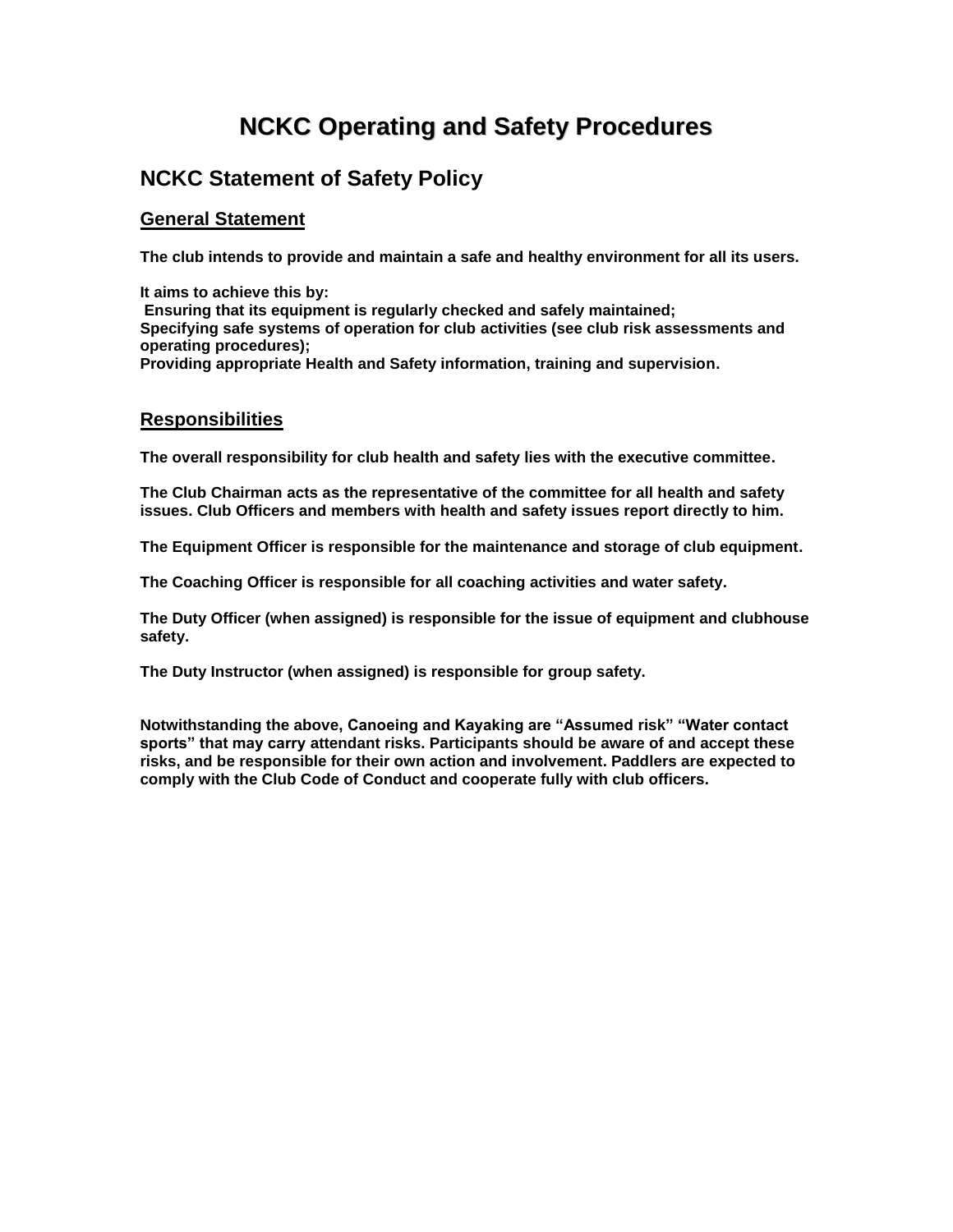### **Procedures**

#### **Accidents**

**The club maintains an accident book (within the Health and Safety Binder) for reporting and recording accidents during club activities. The officer having responsibility for the activity in which the accident occurred should complete the accident report. In the event that there is no responsible officer present then the senior paddler of the group should complete the accident report and advise a club officer as soon as possible.**

**The club maintains a 'Near Miss' book (in the club house cupboard) for any member to record details of incidents which, although not leading to injury, might foreseeably have done so, with a view to preventing future accidents. Entries to this may be anonymous.**

#### **First Aid**

**The club maintains a First Aid box in the club house lower cupboard (marked by a first aid sign).**

**An Additional first aid box is held within the centre office.**

**On club trips a first aid kit is held by the trip leader.**

**All active coaches and trip leaders are qualified first-aiders. Additionally the centre has a duty first aider.**

**The nearest medical facility to the club is at Northampton General Hospital, Cliftonville - 01604 634700.**

#### **Fire**

**A fire extinguisher is located at the rear of the club house at the foot of the mezzanine stairs. Additional extinguishers are located throughout the Centre.**

**In the event of fire, exit from the front of the clubhouse (or through the side door and past the Centre Office if the clubhouse front exit is blocked) and assemble in the car park at the front of the Centre.**

#### **Training**

**The club arranges training in first aid and water rescue techniques for all its members who are encouraged to attend as part of their paddler development.**

#### **Non members and visitors**

**Non members and visitors should not enter club premises unless invited. They should be aware that stored equipment is heavy and cumbersome and should avoid close proximity to those carrying or moving equipment. They should also comply with any request or order of their inviters whilst on club premises.** 

#### **Codes of Conduct**

**Members are expected to comply with the Club Code of Conduct (or Club Junior Code of Conduct if appropriate) copies of which are held within the Health and Safety Binder.**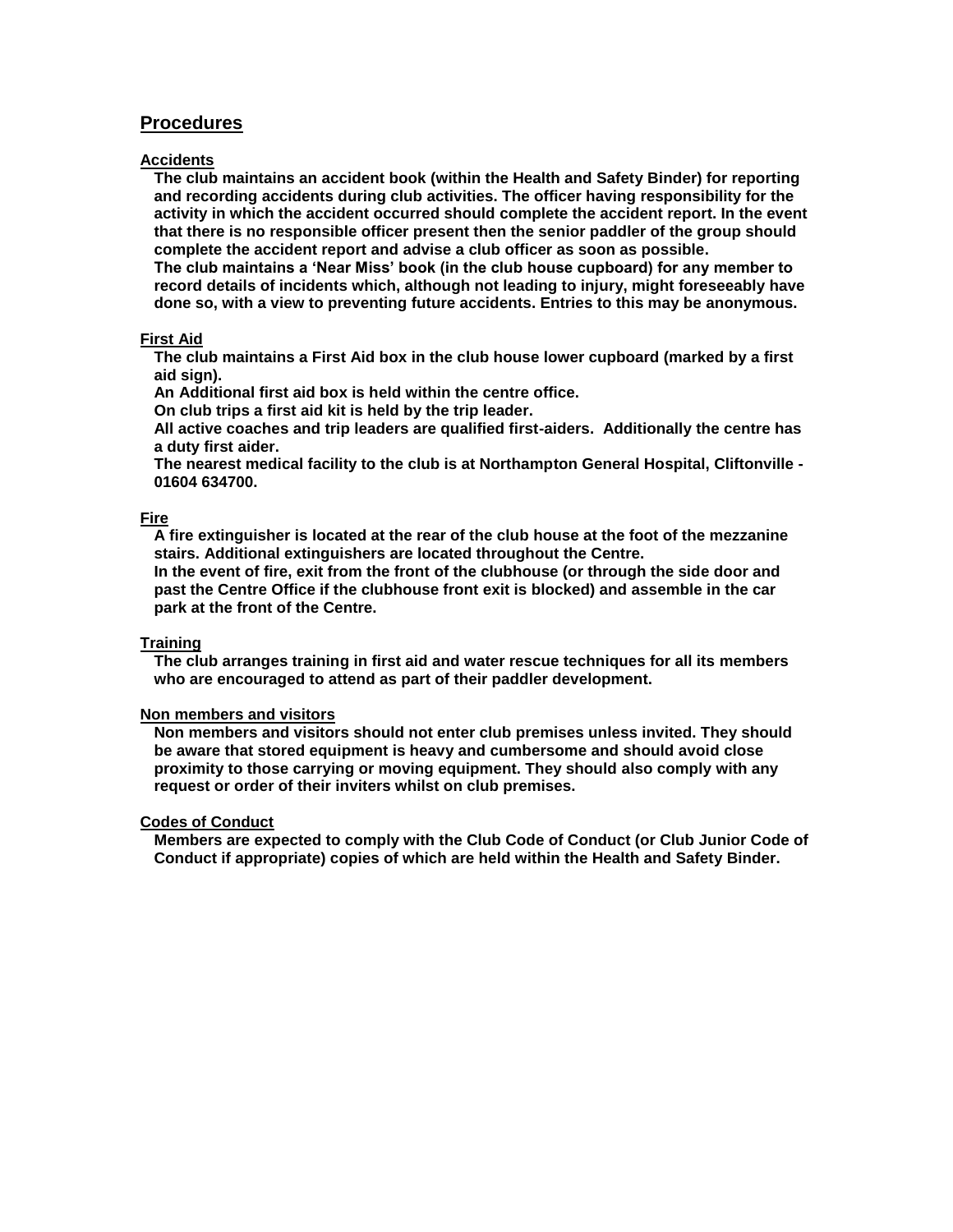## **Safety Arrangements**

**Buoyancy aids are to be worn when on or near to the waters edge.**

**Protective helmets are to be worn by all kayakers when on the water.**

**Members holding a one star qualification may not go on the water unless they are accompanied by a qualified instructor or they form part of a Club Peer Group containing at least two senior paddlers – defined as either holders of a two star qualification or nominated as being of equivalent standard by the Duty Instructor.**

**Members not holding a star qualification may only paddle under the direct supervision of the Duty Instructor unless nominated as being of sufficient standard to participate in a Club Peer Group.**

**Members paddling the white water course on "Public Paddling" sessions should be supervised by a level three instructor or be able to self-certify with the Centre that they are suitably experienced. They should book in with the Centre.**

**Members should always paddle in groups. A group should consist of a minimum of two boats (three boats if the duty instructor advises of abnormal water conditions).**

**Members going on the water should record the time on a signing on sheet and again when they come off the water.** 

**The mezzanine floor is low and cramped. There should be no more than four people on the floor at any one time and members should be aware of protrusions at head height.**

**The club provides a kettle for members use. No other equipment should be plugged in without the approval of a club officer.**

**All club equipment is periodically checked and may be removed from use for maintenance. Such equipment may be marked as not in use. To ensure safety, equipment should only be issued by club officers. A member noticing a fault in club equipment should report the problem to the duty officer, equipment officer or any other club officer if they are not available.**

**Boats are stored in racks either vertically or horizontally and as such can fall - members must ensure that boats are fully supported when put into store. Other equipment is stored on pegs on the mezzanine floor- members should ensure equipment is hung up to dry and not left on the floor.**

**Risk assessments are undertaken for club 'home water' and the white water course and are regularly reviewed. Copies are held within the Health and Safety Binder. Since members assume responsibility for their own safety they should read these documents at regular intervals. Risk assessments are also undertaken for all club trips and journeys by the trip leader and can be consulted by participants.**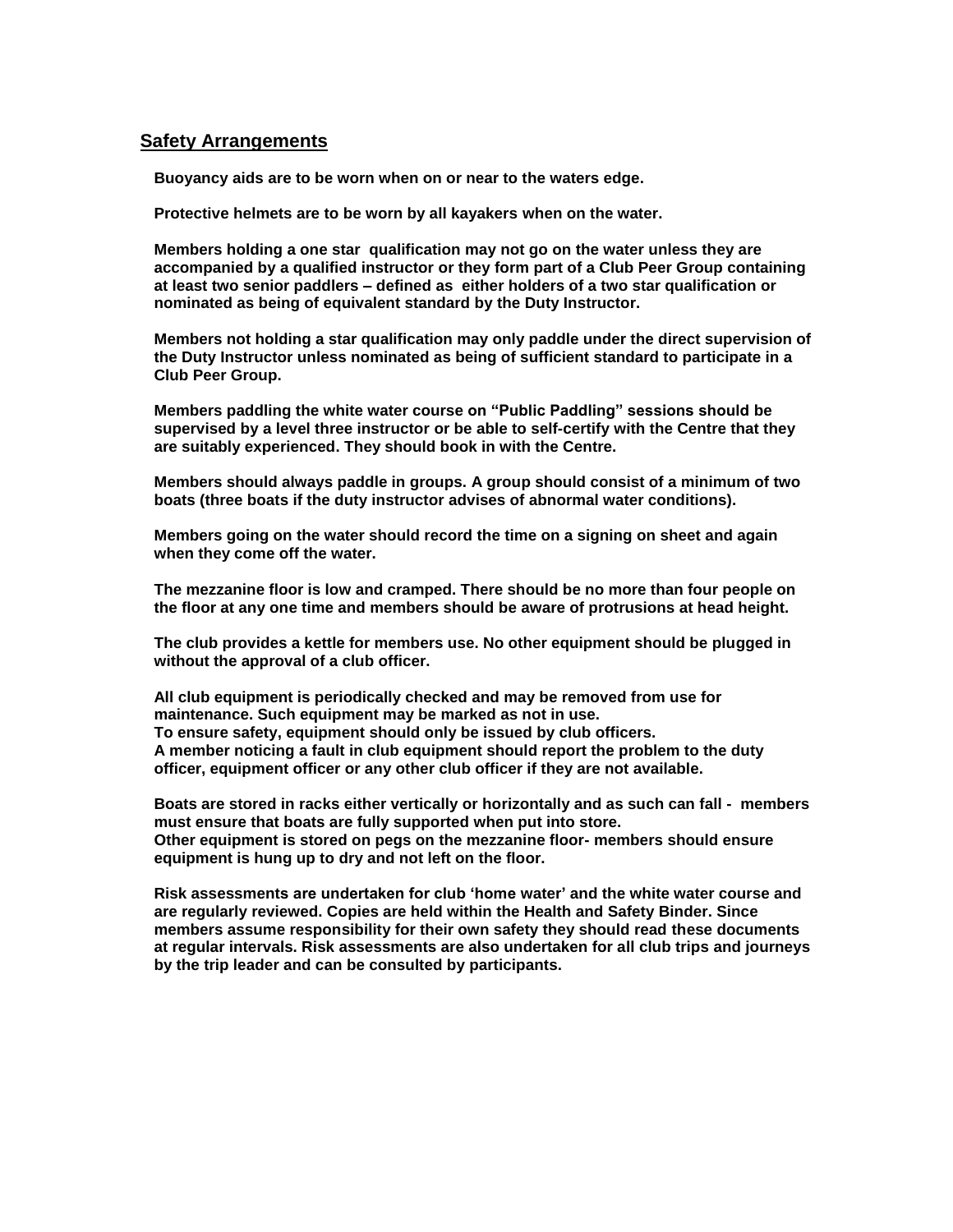## **Additional Operating Procedures**

## **Keys**

**The club has six sets of keys allowing access when Centre Staff are not in attendance. Current holders are Alan Adams, Chris Whittingham, Pancho, Steve Battams, Pete King and Jim McCarthy.**

**In the absence of these key holders, or specific arrangement with the centre, the scheduled duty officer can show his appointment letter to the centre receptionist who will then advise the code for the key box located to the left of the ladies changing room entrance. A set of clubhouse/and boat shed keys are held within the box and can then be used to access the club facilities (centre staff may be needed to gain access to the garage areas and club house entrance). The keys should be replaced in the key box at the end of the session and the code randomised.**

## **Trailers**

**The club has three trailers, keys for which are held by the club chairman and equipment officer. Trailers may be booked out by members with the equipment officer who will make arrangements to issue and collect keys. The canoe trailer also requires a specific trailer/vehicle connection lead which is held in the clubhouse cupboard.** 

### **Boat Stores**

**The club has three boat lockups at the centre, for members long and short boats and additional club boats. There is a further lock up at the Mounts Baths. A key for these lock ups is available to all members (who have been members for more than six months), from the vice Chairman, upon payment of a small deposit to store a personal boat. There is currently no charge for the storage of a single boat.**

### **Equipment**

**Members may use club equipment free of charge. No prior arrangement need be made for scheduled club sessions. Equipment for non club activities or club trips must be booked out with the club equipment officer who will confirm by e-mail. Equipment may then be collected or returned during normal club sessions or the confirming e-mail used as authority to the Centre receptionist for issue of the key box code and thence club house keys (see 'Keys' section).**

#### **Security**

**Members accessing the Boat stores must ensure the stores are secured and locked (padlocks) after accessing the stores.**

**Officers and members who open up the clubhouse must ensure that the club house is fully secured at the end of the session and if the clubhouse is left unattended. The front roller door is secured by a sliding bolt and a chain slide and the side door is secured by a mortise lock.**

### **Courses**

**Club Courses are organized by the Coaching Officer and adhere to BCU coaching guidelines.**